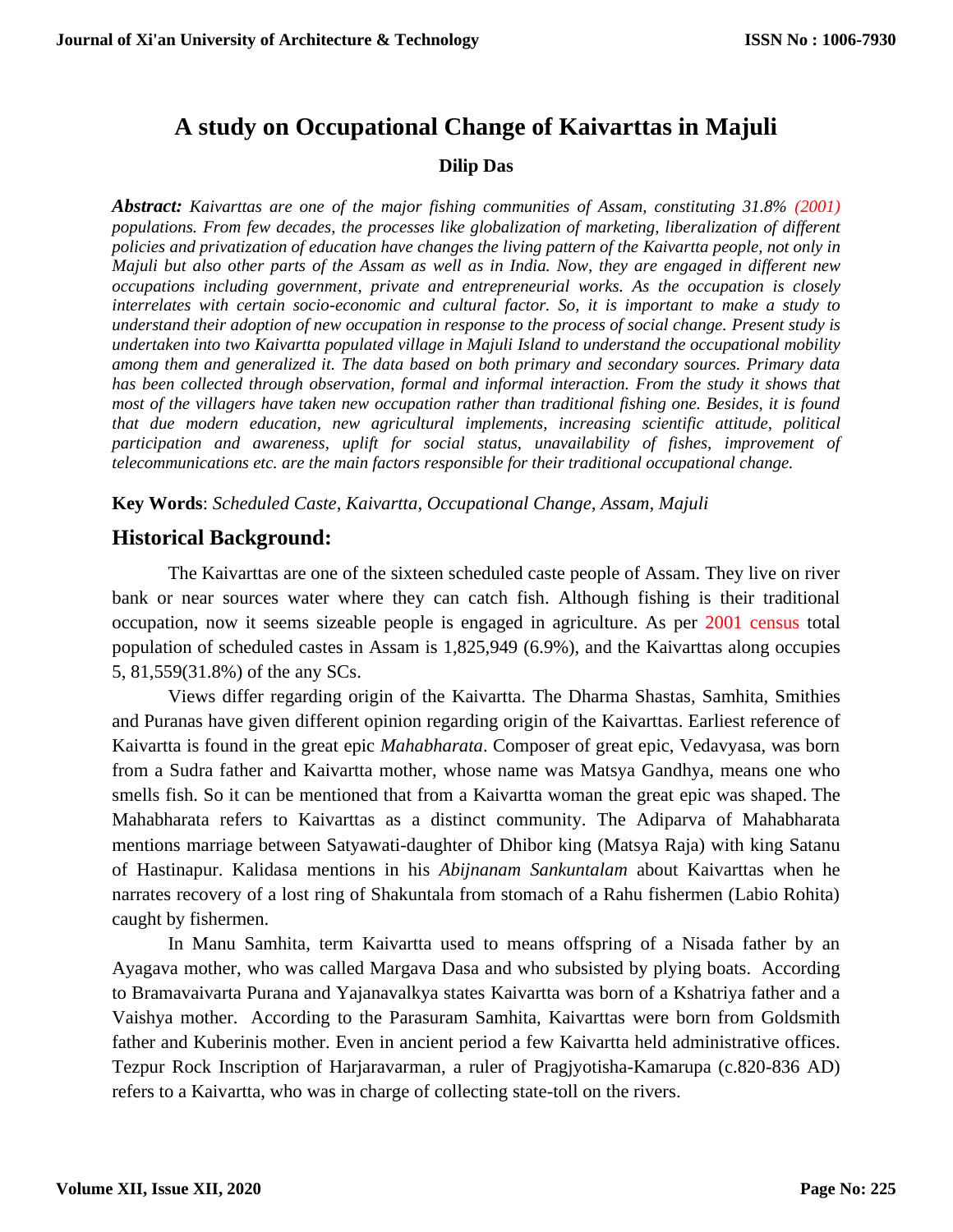Etymology of word Kaivartta, consists of various shades of opinion. Some says the word is derived from 'Ka' means water and 'Varta' means living hood. This means that the Kaivartta derives their living from water. But we do not trace meaning of 'Ka' as water in Assamese, Prakrit or Sanskrit languages. The word had its origin probably in Brahman and 'the Sanghita' age when it was known as Kim Varta, Kim i.e., awkward or ugly, Vartanam, i.e. occupation.

According to H. H. Risley (1891, p375-382), Kaivarttas are originated from Aryan and Dravidian races found in Bengal. Sir Edward Gait in his '*History of Assam*' writes "A few others, such as Dom's of obvious of Dravidian origin, the bulk of the population of the Brahmaputra valley in comprised of tribes whose peculiar dialects belongs to the Tibeto-Burma branch". Taranath Das has also same opinion in that Kaivarttas are Dravidian origin. His book *Trivedika*, mentions that early in Harppan culture the Dravidians used to live in the bank of the Indus river several years ago. When the Aryan emerges to the Indus river then the Dravidians had compelled to leave their indigenous place and spread out to different parts of India. The Kaivarttas were trader class and for their commercial purpose they used sea-route, which Aryan regarded out of their custom. So the Aryan called them 'Mlech' and considered them as 'untouchable'.

Dev & Lahiri (1984, p20) make interesting revelation regarding origin of the Kaivarttas of Assam. "An analysis of ancient records-Mojohor and copper plate-granted by Ahom king Shiva Singha during the year 1135 B.S (before Sankardev) and 1657 Saka in favour of Barpeta Satra reveal that a sect of Kaivartta, some of whom were fisherman by profession, adhered to Buddhism in early days and that for their non-acceptance of Hinduism, which was then prevalent in Assam, they were looked down upon by the Hindus of Assam and were contemptuously called Doms. From famous Mojohor of 1135 B.S. it appears that three persons viz. Sarva, Daika and Sarongo, who happened to be sons of one *bolo Dom* were Hinduised by illustrious Vaishnava reformers Sri Sankrdeva and Madhadeva and were declared in Mojohor as Kaivarttas and 'Bhaktas' of Barpeta Satra. It is significant to note that there always existed a strong desire among the Doms of Assam valley to acquire caste name Kaivartta."

Some Assamese eminent scholars and historians trace origin of the Kaivarttas. According to Lakshiminath Bezbarua, Rai Bahadur Kanaklal Barua, Kaivarttas are Dravidians. Gunabhiram Barua in his Assam Buranji has not elaborated about the Kaivarttas. It appears that Kaivarttas of Assam in those days were insignificant and in later years their number inflated with inclusion of Doms and Nadiyals into fold of Kaivarttas.

The Kaivarttas were earlier called Dom in Assam and formed another of the numerous castes in the islands population. They were belongs to the scheduled castes, who, according to the estimation of the year 2001, from 21,479 souls. In the beginning of the last century a movement was started by the Kaivarttas for their social uplift, they demanded replacement of the term Dom for the honorable word Kaivartta, a Sanskrit word meaning people who live on water i.e. by boating and fishing. Their movement was supported by Pitambardeva Goswami, the powerful Satradhikara of Garamur Satra, against all sorts of opposition from the orthodox religious heads of the time. Their demand was also supported by Lakshminath Bezbaruah, one of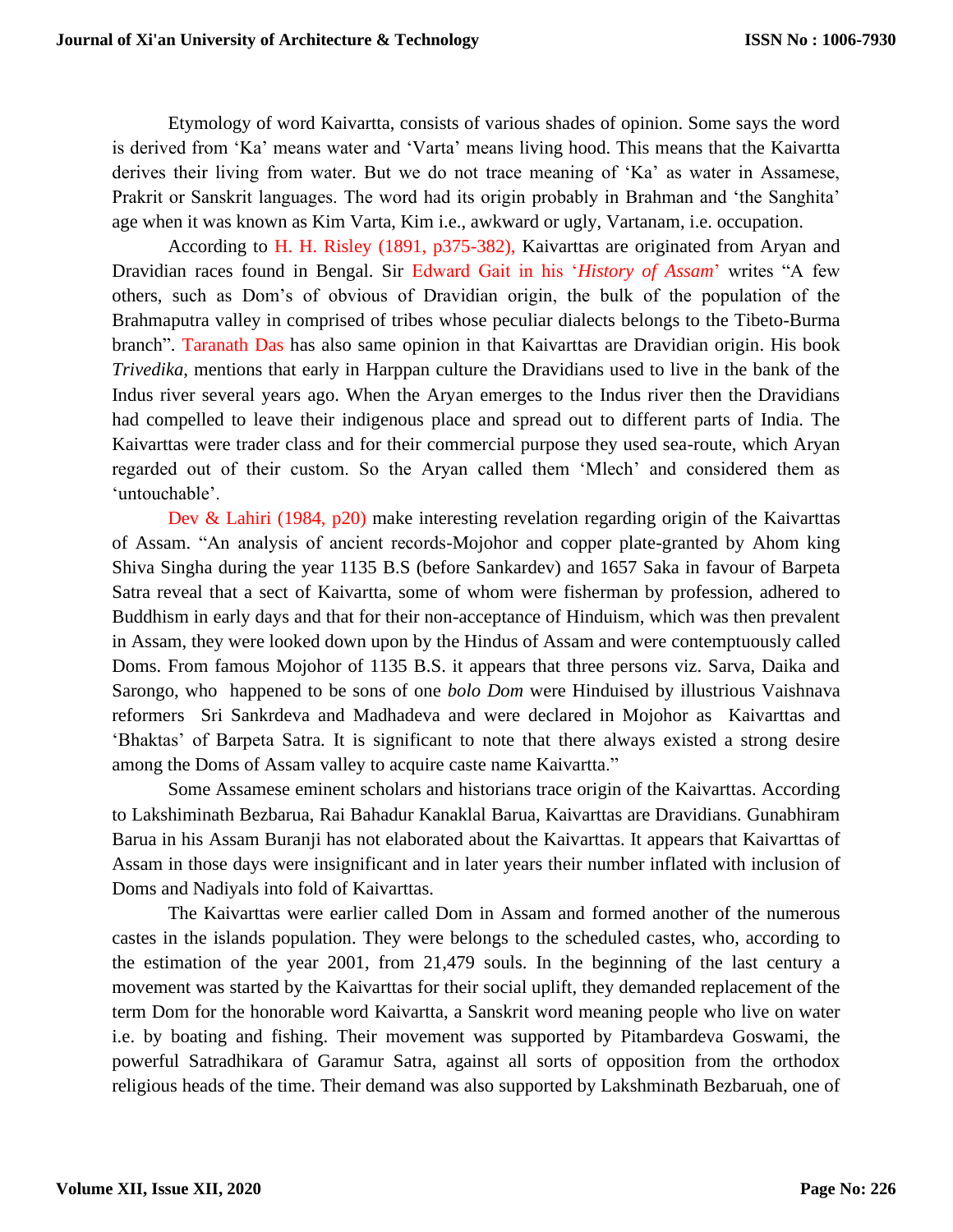the founder fathers of modern Assamese literature and the most known satirist, in his journal *Banhi*. Consequently, in 1914 their demand was conceded, and they came to be known as Kaivartta. The Kaivarttas are found in almost all places of Majuli live in their own exclusive villages. In Majuli there are almost 42 no. cadastral and non-cadastral Kaivarttas villages. Some of their known villages are at Salmara, Sensowa, Kamalabari, Garamur, Kharjan, Nagargaon, Dhekiajuli, Kakarikata, Chilakala, Dakhinpat, and so forth.

It is not known for certain as to the time of beginning of their settlement in the island. As the Kaivarttas belong to the group of settlers of the region, there is no doubt that they belong to the early generation of its inhabitants. It is also no doubt that they formed a part of its population along with other artisan peoples, like the Yogi Katani or Naths, Khanikar Chutiyas and so forth during the early monarchical days. There are historical evidences that Aniruddhadeva (1553- 1626), the founder of the Mayamara seet of Vaishnavism of Assam, proselytized some of them here in Majuli itself at the beginning of the  $17<sup>th</sup>$  century. Following him, his sons and brothers also had made their centers of proselytisation among those people later. As a matter of the fact, Majuli has now a fraction of the Kaivarttas called by the name Matak (Matak Kaivarttas), a term, said to have been derived from two Assamese compounds e.g. mat and ek, Matak, which means opinion one (*mat* means opinion, *ek* means one). The Kaivarttas including the Matak Kaivarttas are a section of the poor and backward peoples of the island. A very few families of the caste in Majuli have been able to up-stare the ladder of economic progress backed by education and capital. The decline of the fishing business in Majuli and scarcity agricultural land for cultivation is the main reasons for poor economic status of the Kaivarttas of Majuli (Nath, 2009, p45).

## **Objectives of the Study:**

Present study is an attempt to understand the changes take place in occupational dimension of the fishermen community in respect of the process of social change. The paper also focuses what are new occupations they were adopted and what are the factors responsible for adopting new earning source for their livelihood.

### **Methods and Materials:**

There are 42 Kaivartta populated villages in Majuli sub-division of Jorhat district, among them Deka-Senchowa and Malaphindha Kaivartta village is randomly selected for the present study. Every households of the village is taken as a unit of the study. Data are collected from both primary and secondary sources. Primary data are collected through observation, formally and informally interacting with the villagers. Books, Journals, Government records and census are use as a secondary data. Data analysis involves use of descriptive statistics involving frequency count and percentage.

## **Result and Discussion:**

Occupational change, as nomenclature depicts, is change in traditional occupation of members of a society in order to earn their livelihood. Such occupational changes are mainly in terms of changes in distribution of their activities in socio-economic structure of a society. Kaivarttas, which constitute predominant scheduled caste community in the Brahmaputra valley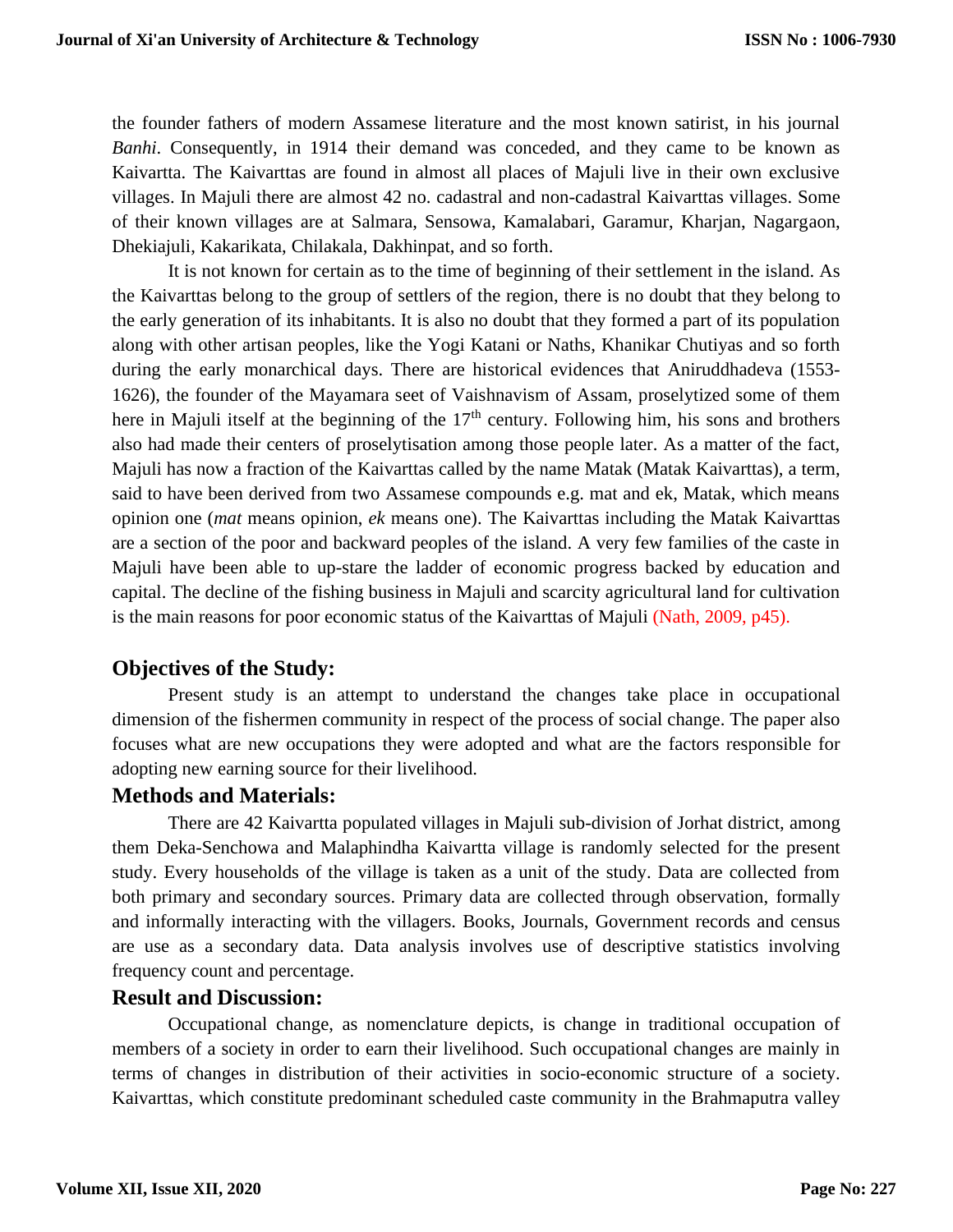of Assam, are traditionally fishermen by profession. But the contemporary Kaivartta society is passing through a process of change and the occupational structure is under the process of transformation.

Now a day Kaivarttas are adopting diverse ways for their livelihood such as agriculture, business (grocery shop, stationary shop, cycle repairing, furniture shop etc.); government service (teacher, army service, clerical and fourth grade etc.); driving and daily worker. A few of them continue traditional occupation along with agriculture. Table 1 shows the occupational distribution of households of the Deka-Senchowa village and these occupational categories may reveal the trend of occupational mobility.

| Sl.            | <b>Name of Occupation</b>             | No. of           | <b>Percentages</b> |
|----------------|---------------------------------------|------------------|--------------------|
| N <sub>0</sub> |                                       | <b>Household</b> |                    |
|                | Fishing, Fish trading cum Agriculture | 28               | 18.06%             |
| $\mathbf{2}$   | Agriculture                           | 52               | 33.54%             |
| 3              | <b>Business</b>                       | 19               | 12.25%             |
| 4              | Service                               | 31               | 20%                |
| 5              | Agriculture, Business cum Service     | $\overline{c}$   | 1.29%              |
| 6              | Diver                                 |                  | 0.64%              |
| 7              | Day Workers                           | 22               | 14.2%              |
| <b>Total</b>   |                                       | 155              | 100%               |

**Table 1 Occupation Distribution in Deka-Senchowa Village**

Source: Field Study in Deka-Senchowa Village, Jun-July, 2011

The table depicts that in Deka-Senchowa Village 18.06 percent households continuing their traditional occupation i.e. fishing and fish trading and agricultural activities at a time. Due to uncertainty and irregular income from fishing, these sections of villagers take fishing as seasonal income source. There are 33.54 percent families, who completely shifted their occupation to agriculture field. Through their paddy land is scarce and though they are living from hand to mouth, they would not like to return derogatory traditional profession. Modern education brings rapid changes in every aspect of human life. Most of the educated people of the village get government jobs such as teacher, defense, government official, clerk etc. The percentage of economy forms government job is (31) 20%. There are 12.25 percent petty businesses simultaneously. There have only one household (0.64 in percent) which has the bread earner in driving profession and while 22 households (14.2 in percent) earns their daily rations doing physical labour such as house building, painting and agricultural worker etc. in inside and outside the village.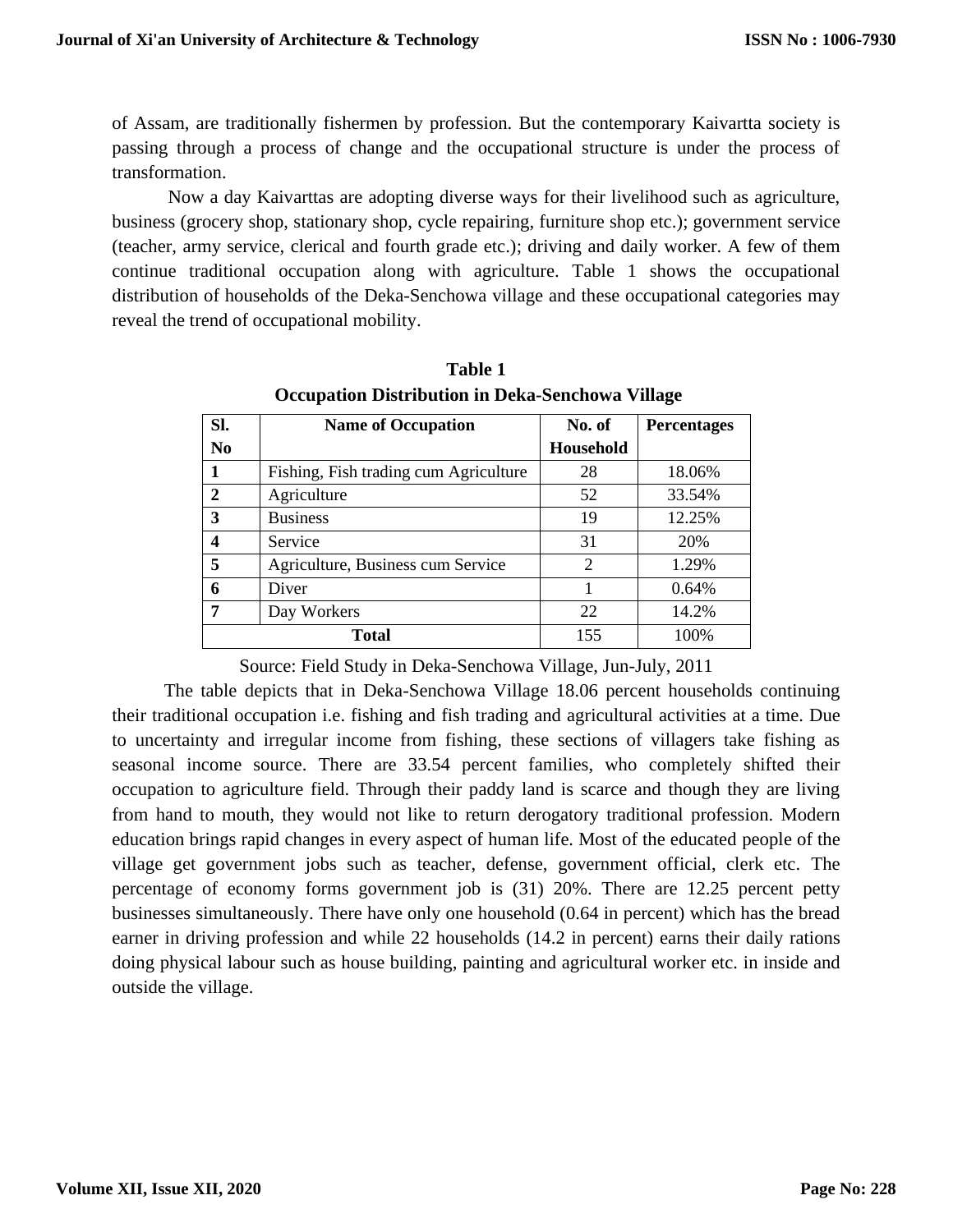| Sl.            | <b>Occupations</b>                    | No of            | <b>Percentages</b> |
|----------------|---------------------------------------|------------------|--------------------|
| N <sub>0</sub> |                                       | <b>Household</b> |                    |
| 1              | Fishing, Fish Trading cum Agriculture | 33               | 33.33%             |
| $\overline{2}$ | Agriculture                           | 48               | 48.48%             |
| 3              | <b>Business</b>                       | 5                | 5.05%              |
| 4              | Service                               | $\overline{2}$   | 2.02%              |
| 5              | Agriculture, Business cum Service     |                  |                    |
| 6              | Diver                                 |                  | 1.01%              |
| 7              | Day Workers                           | 10               | 10.10%             |
| <b>Total</b>   |                                       | 99               | 100%               |

**Table 2 Occupation Distribution in Malaphindha Kaivartta Village**

Source: Field Study in Malaphindha Kaivartta Village, Jun-July, 2011

The occupation pattern of the village indicates that out of 99 families, 48.48 percent are engaged in agriculture. They have no other subsidiary income source. About 33.33 percent of households depend on fishing and fish selling fish and also cultivate. This section of people neither has sufficient agricultural land nor could they live on by fish and fish selling. So, they are continuing both, seasonally. There are 5 families i.e. 5.05 percent engaged in business while only 2 (2.02 in percent) households depend on government service. Due to uncertainty in income level from the traditional occupation, 10.10 in percent (10 in numbers) family depend on driving as profession.

From above discussion it is become clear that dependency on catching and selling fish gradually reducing among the Kaivarttas of this island. They were gradually shifting towards agriculture, business, and service sectors of economy. Though catching and selling was the traditional occupation of the villagers but of late most of the villagers prefer rather cultivation than the traditional one. Their forefather did not care to possess land property and did not think that agriculture was a main source of living but present day Kaivarttas were not embracing the same idea. They prefer to cultivate in their suitable agricultural land (though it is scarce) as like non-Kaivarttas neighouring villagers. Mention can be made that not the agriculture sectors but also in business and service sectors they are not lagging behind. Thus it can be said that economic dependency of the Kaivarttas is under process of transformation.

There are many reasons for gradual decline of their traditional fishing and fish selling occupation. These are as follows:

- 1. With the emergence of modern education the villagers thought that their traditional occupation gives them low social status in the society.
- 2. Fishing needs hard labour. Though they labour hard, the non-availability of fishes, exploitation of middleman and lack of modern equipment prevents sufficient income to maintain their family.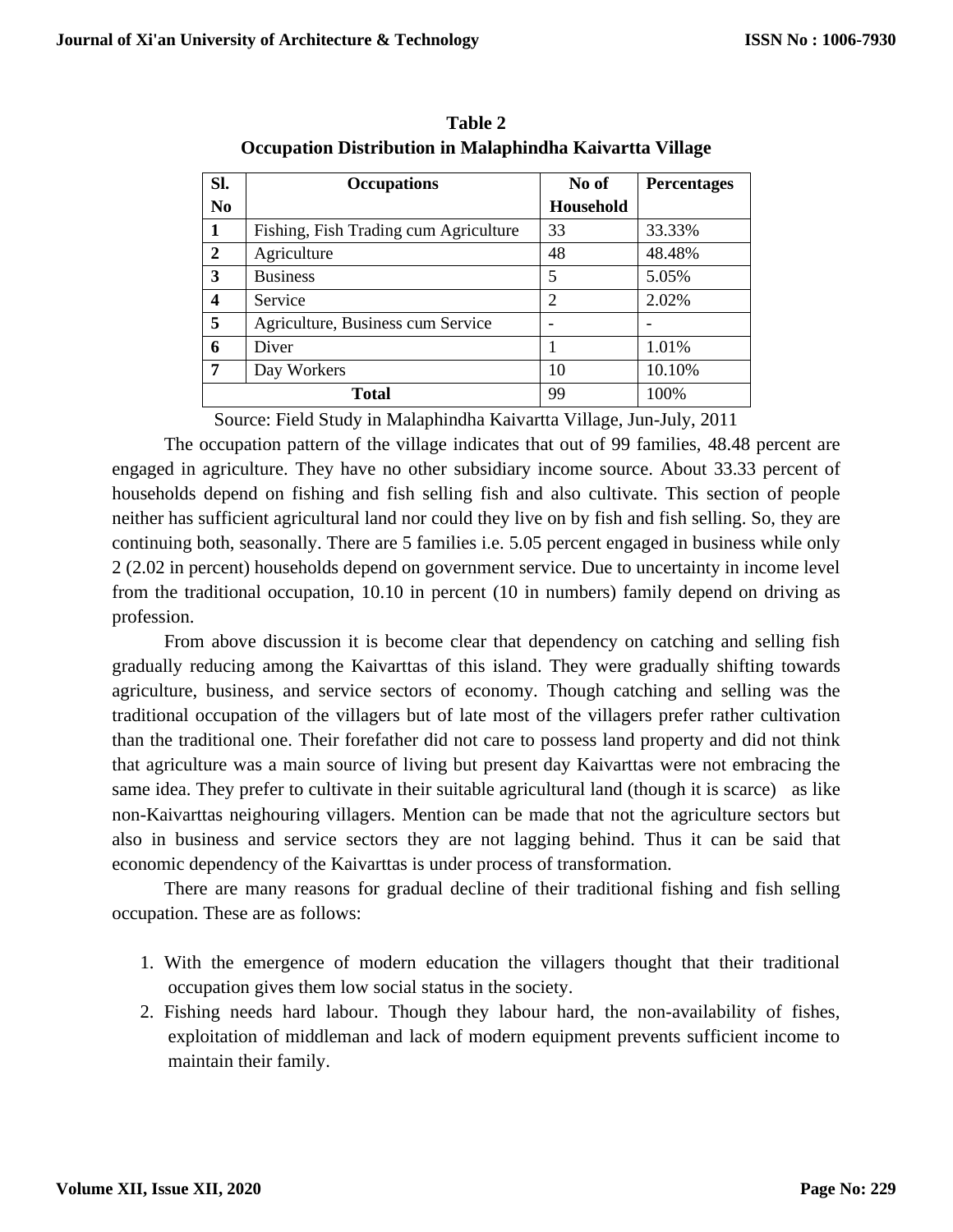- 3. Most of the marshy land, river, *beels* near the village have been taken over by the government and leaseholders got the extreme power. Term and conditions of the *Mahaldars* are also not satisfactory to them.
- 4. Society's attitude towards fish trade compels the younger section to seek other profession.
- 5. Earlier it was only the Kaivarttas who catching and selling fishes, but at present it is found in Majuli the Misings and other no-Kaivarttas people are getting engaged in this profession. That may also they are less benefited because of the increase in competition.

## **Conclusion:**

Although, it is difficult to draw clear cut notion on occupational changing scenario of the community, but it does not mean that they are still embracing their traditional occupation. Present study reveals that possession of traditional occupation i.e. fishing and fish selling is gradually declining among the Kaivartta of the island. From the above data (table 1 and 2) it is observed that out of 254 families only 24.01 percent families (61 in numbers) are engaged in the age old traditional occupation. Most of the villagers of the island switch over to different occupational field such as cultivator (39.37%), businessman (9.44%), driver (0.78%), day labour (12.99%). In a project, conducted (2004-06) under Maulana Abul Kalam Azad Institution of Asian Studies, Kolkata by Dr. Nath, it is found that there was only 5 percent educated people are employed in different government jobs, while 3.78 percent are engaged in business, 1.54% percent in wage earning works, and rest in agricultural and community profession. Thus about 98 percent people exclusively depend on their traditional caste-profession (Nath 2009b, p147). From the present study, it is understood on traditional caste-profession is gradually decreasing day by day and new earning is emerging.

Reasons for such change in their traditional occupation are of both internal and external. Internal reasons are mainly due to psychological factors such as enthusiasm of people to assemble a better life, inferiority complex of younger people since profession is considered as derogatory and urge of people to enhance their social recognition in broader society. External forces are also playing an important role in bringing a change in traditional profession of villagers either by creating barriers to pursue their existing profession or by offering them opportunities to shift themselves into a better profession than their traditional profession.

External forces that are creating barriers and forcing the villagers to shift themselves to some other occupations i.e. low profit margin of fish trading more particularly during summer seasons, dwindling of sources of fish since most of *beels* and fisheries have been taken over by Government and the terms and conditions of the Leaseholders (Mahalders) are not satisfactory, negative attitude of society towards fish selling etc.

On other hand external forces which offer opportunities to villagers to shift themselves into a better profession include building of school and college due to which education is spreading in the village and educated people are reluctant to follow their traditional occupation. Besides provision for better educational facilities to villagers, advanced communication technology, governmental policies and programmes, banking facilities, and modern agricultural equipment etc., are enhancing villages to opt for a better occupational opportunity.